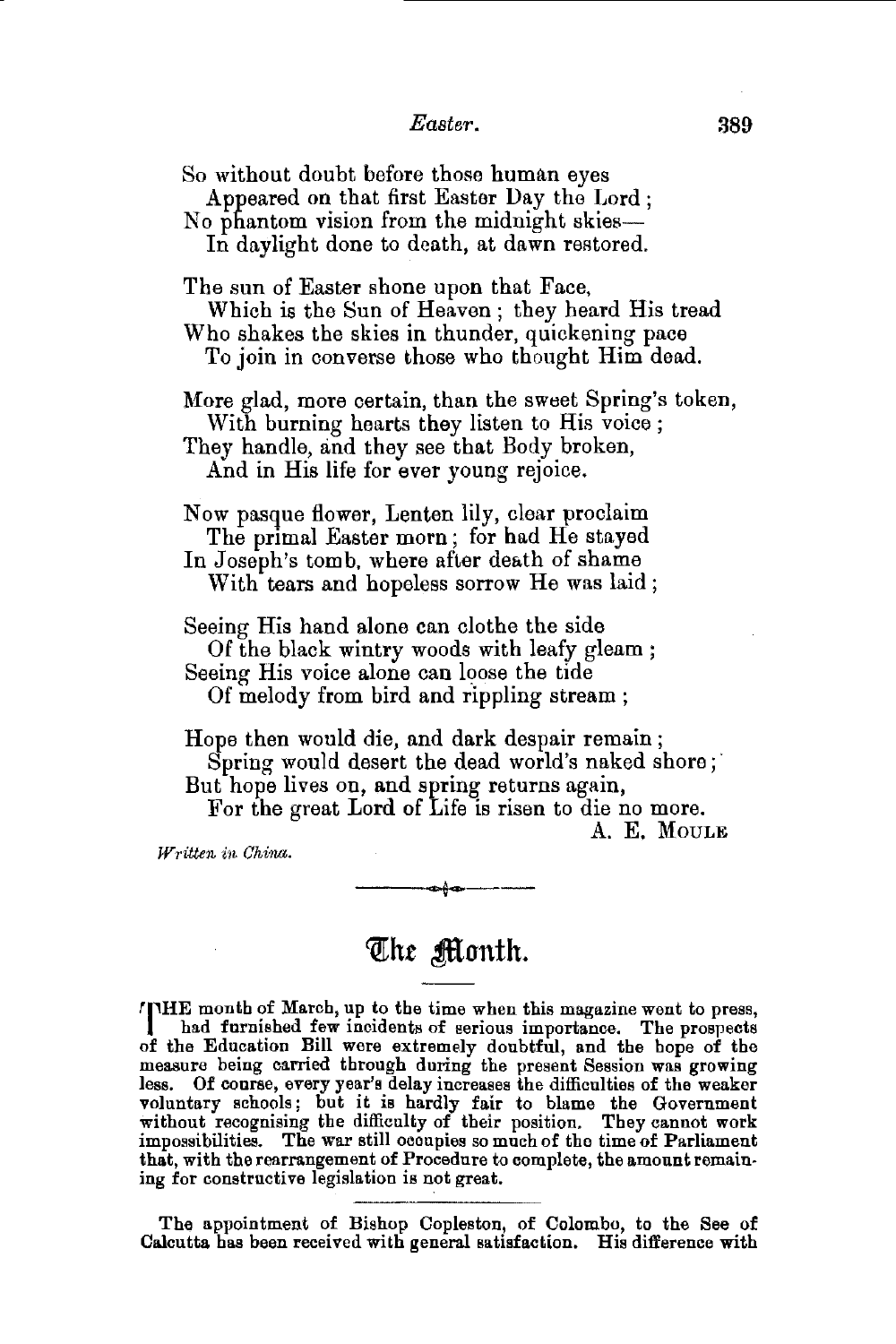the C.M.S. in his early Ceylon days is a matter of history, but he has long since made a name for himself as one of the most efficient of missionary Bishops. The name of Bishop Hodges, of Travancore, has been associated with the vacancy in the See of Colombo. The death of Bishop Bousfield, of Pretoria, removes a prelate whose episcopate was one long struggle against difficulties. Twice the work of his diocese had been broken up by war, but his own courage and industry never failed. It may be remembered that even when he was being driven from Pretoria by the Kruger Administration he found time to send a considerable centenary gift to the C.M.S.

" The Report of the Fulham Round Table Conference on Confession and Absolution," edited by Dr. Wace, with a Preface by the Bishop of London, was issued too late for consideration in the present issue of the CHURCHMAN. The April number will contain an article on the Report. To the same number the Rev. N. Dimock will contribute the first of two articles on "Apostolical Succession and Non-Episcopal Communions," with especial relation to the proposals of Canon Hensley Henson.

It is only possible at present to indicate a few points in the Report. Speaking generally, it is a clear vindication of the position which Evangelical and all moderate Churchmen have taken up in regard to Confession. The cause of the extreme Anglicans is left without a leg to stand on.

1. The Conference agreed that the words from St. John's Gospel, "Whosesoever sins ye remit ..• retained," are not to be taken as addressed only to the Apostles or the clergy, hut as a commission to the *whole Church,* and as conveying a summary of the message with which it is charged. The Church does this by the administration of God's Word and Sacraments, and by godly discipline.

2. The Conference agreed, however, that the discipline of private Confession and Absolution cannot be shown to have existed for some centuries after the foundation of the Church. It grew out of the abuse of the godly discipline of public penance which the Commination Service refers to as existing in the Primitive Church.

3. In view of all this, the Conference agreed that our ordination formula could not be regarded as in itself inculcating the duty of private Confession and Absolution.

4. The Conference agreed, however, that our other formularies permitted such Confession and Absolution in certain circumstances.

5. But the Conference could not agree as to the extent to which these formularies encouraged Confession.

6. Nor could the Conference reach any agreement as to the value of Confession as an aid to the spiritual life.

The Bishop of London, in his short Preface to the Report, says that the admission that Confession and Absolution are under certain circumstances permitted by our Church "is all that the great majority of the parish priests of the Church of England who ever make use of it wish to maintain." But it will be seen in a moment that the *permissive* use is by no means that which is inculcated in the special literature of the extreme Anglicans. It should be added that it is impossible to read the Report without recognising the important and most valuable contributions to the discussion made by Dr. Wace, Dr. Gee, and Mr. Drury. The Bishop of London in his Preface also pays a well-merited compliment to "the ability and fairness which marked the whole conduct of Dr. Wace in the chair."